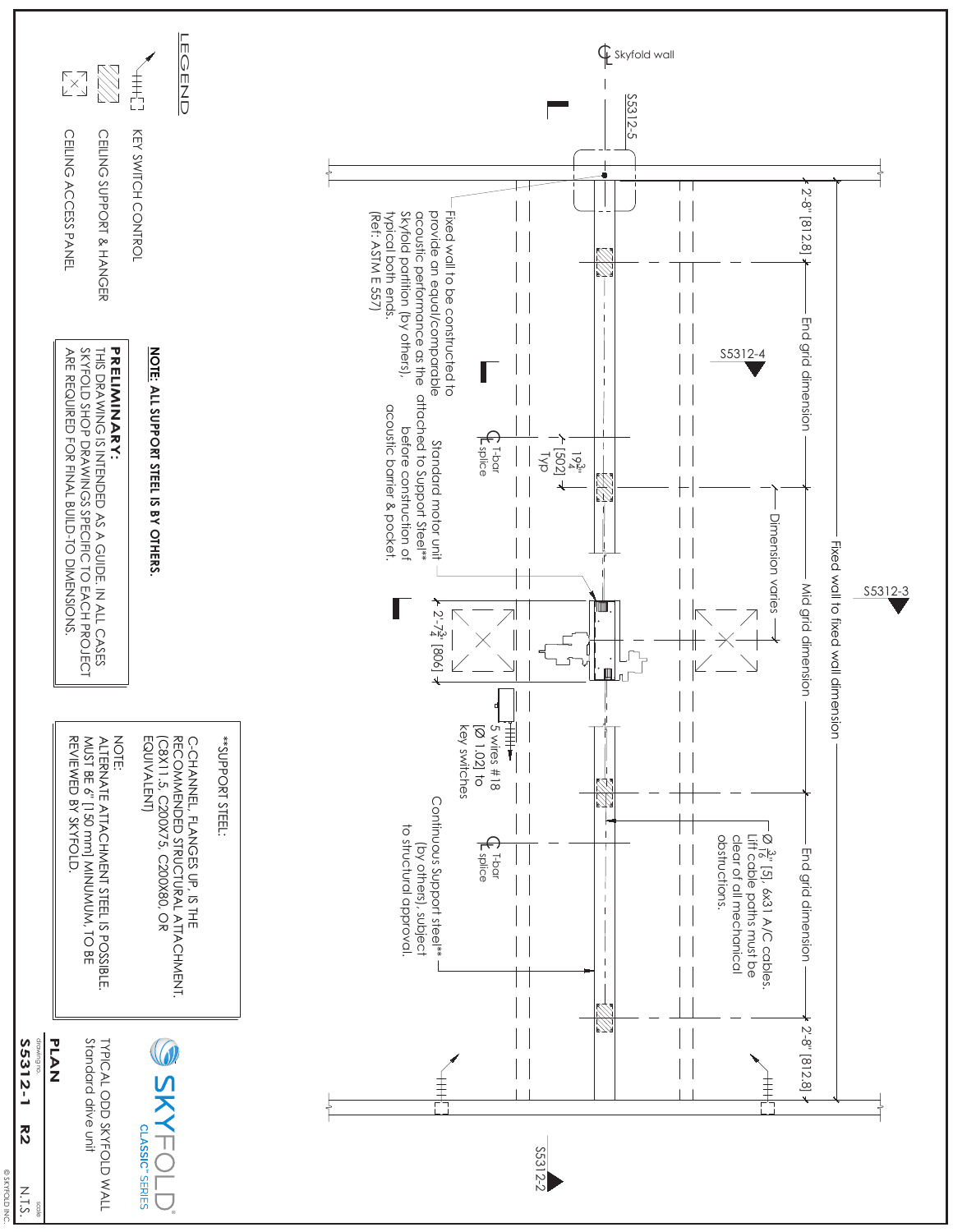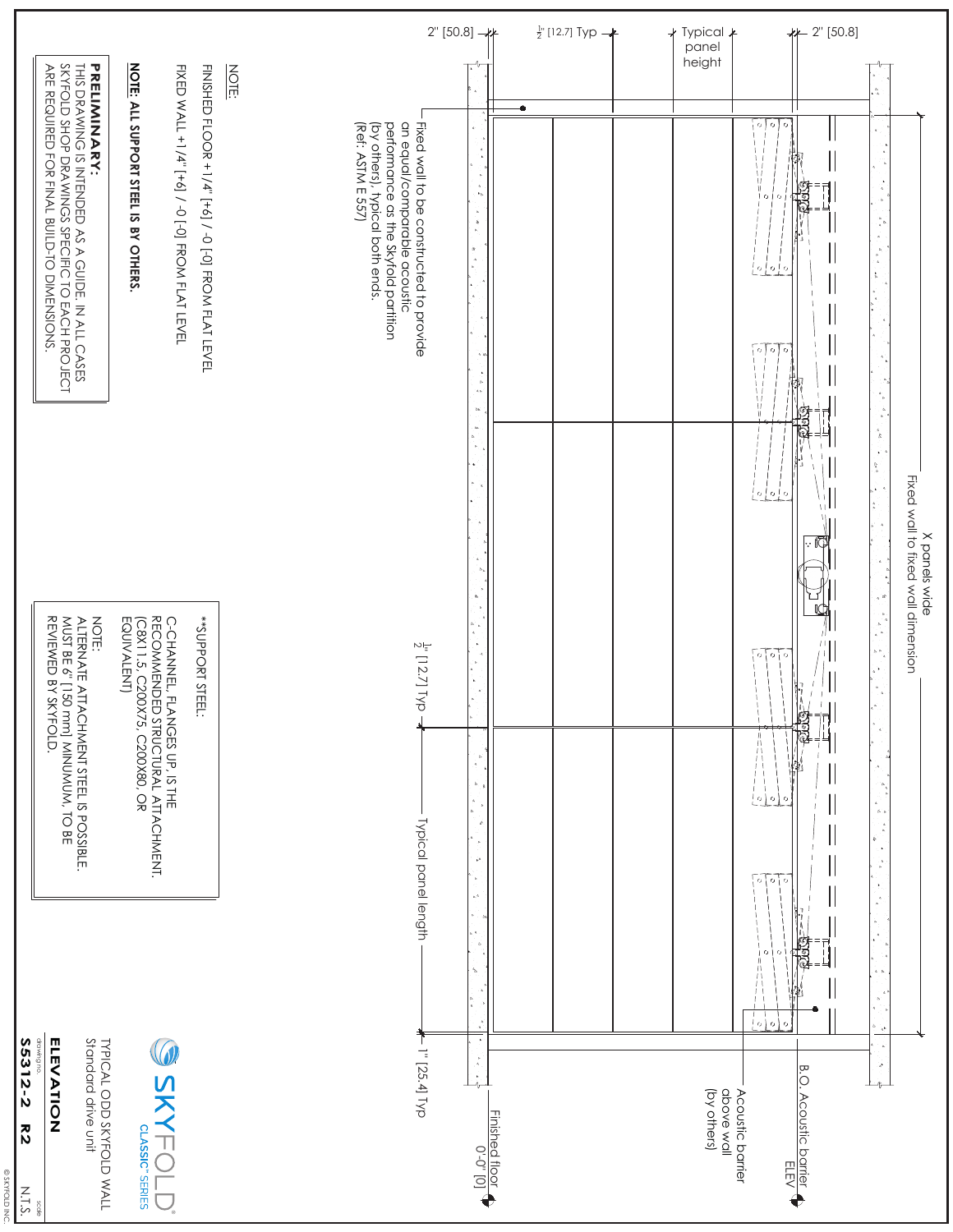Standard motor unit & ceiling supports to be attached to Support steel\*\* before construction of acoustic barrier & pocket.



\*\*SUPPORT STEEL:

C-CHANNEL, FLANGES UP, IS THE RECOMMENDED STRUCTURAL ATTACHMENT. (C8X11.5, C200X75, C200X80, OR EQUIVALENT)

NOTE:

ALTERNATE ATTACHMENT STEEL IS POSSIBLE. MUST BE 6" [150 mm] MINUMUM, TO BE REVIEWED BY SKYFOLD.

**NOTE: ALL SUPPORT STEEL IS BY OTHERS.**

#### **PRELIMINARY:**

THIS DRAWING IS INTENDED AS A GUIDE. IN ALL CASES SKYFOLD SHOP DRAWINGS SPECIFIC TO EACH PROJECT ARE REQUIRED FOR FINAL BUILD-TO DIMENSIONS.



Standard drive unit TYPICAL ODD SKYFOLD WALL

### **SECTION: WALL UP**

drawing no. Scale is a set of the scale scale in the scale scale N.T.S. © SKYFOLD INC. **S5312-3 R2**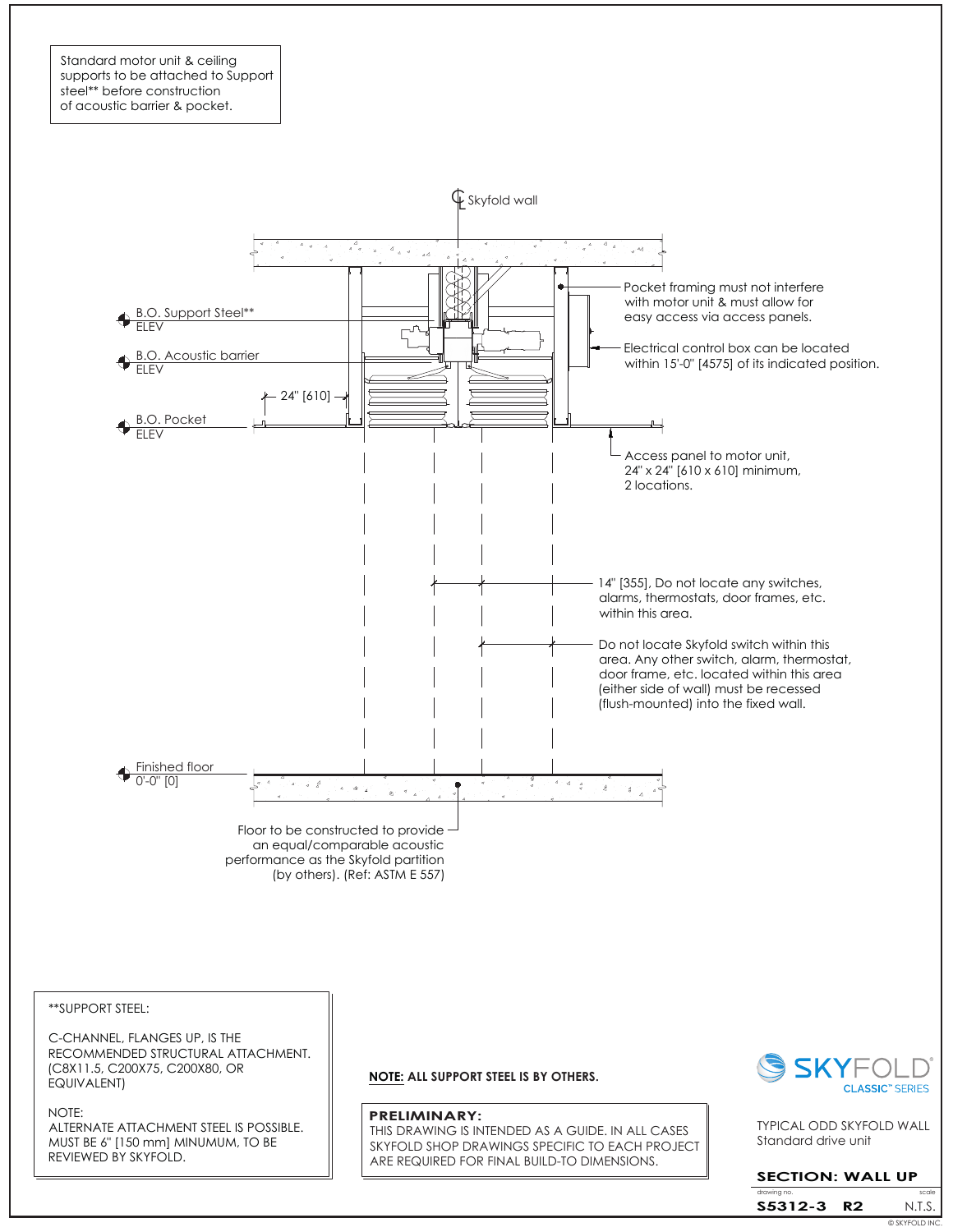



\*\*SUPPORT STEEL:

C-CHANNEL, FLANGES UP, IS THE RECOMMENDED STRUCTURAL ATTACHMENT. (C8X11.5, C200X75, C200X80, OR EQUIVALENT)

#### NOTE:

ALTERNATE ATTACHMENT STEEL IS POSSIBLE. MUST BE 6" [150 mm] MINUMUM, TO BE REVIEWED BY SKYFOLD.

### **NOTE: ALL SUPPORT STEEL IS BY OTHERS.**

#### **PRELIMINARY:**

THIS DRAWING IS INTENDED AS A GUIDE. IN ALL CASES SKYFOLD SHOP DRAWINGS SPECIFIC TO EACH PROJECT ARE REQUIRED FOR FINAL BUILD-TO DIMENSIONS.



Standard drive unit TYPICAL ODD SKYFOLD WALL

### **SECTION: WALL DOWN**

drawing no. Scale is a set of the scale scale in the scale scale N.T.S. **S5312-4 R2** © SKYFOLD INC.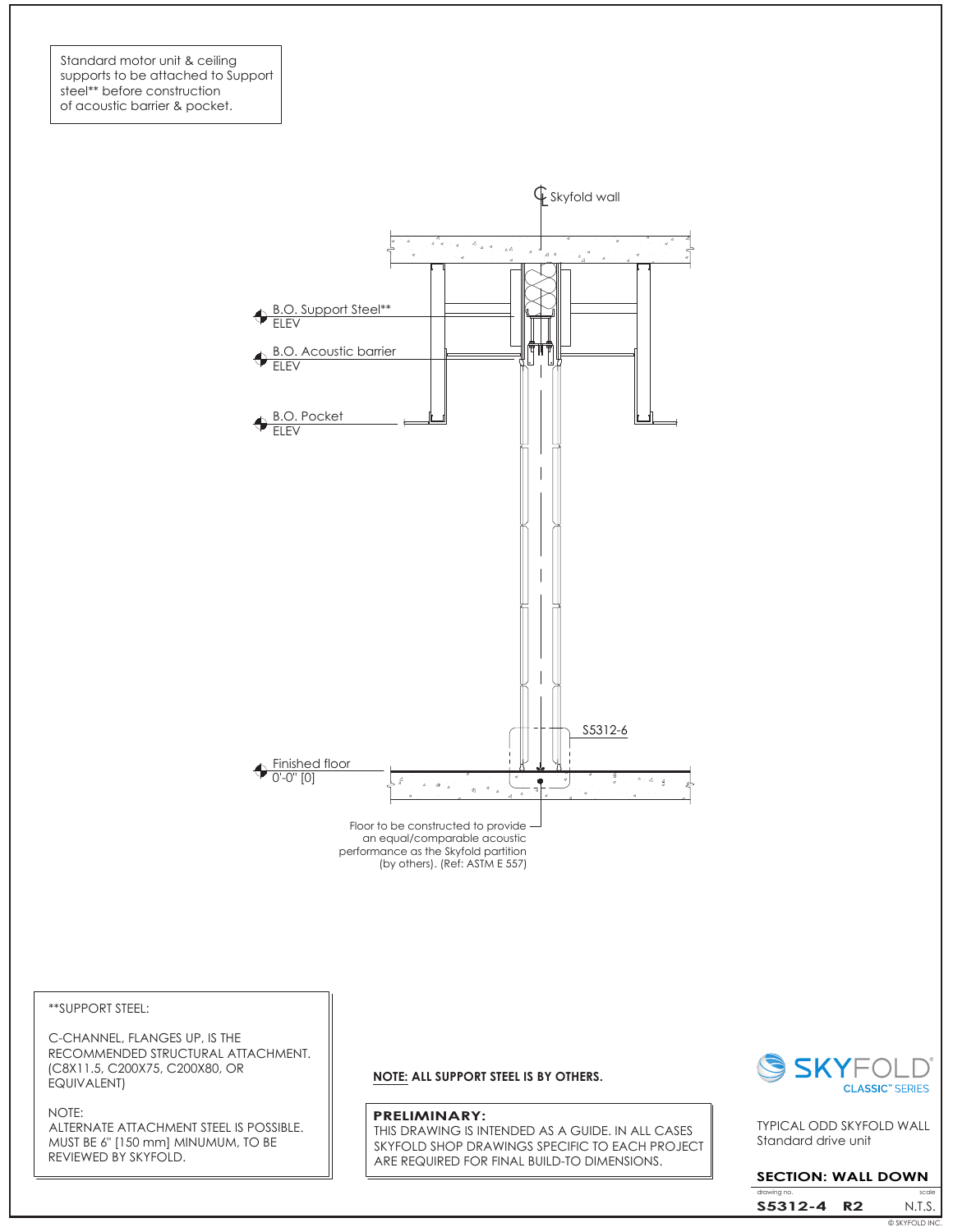



THIS DRAWING IS INTENDED AS A GUIDE. IN ALL CASES SKYFOLD SHOP DRAWINGS SPECIFIC TO EACH PROJECT ARE REQUIRED FOR FINAL BUILD-TO DIMENSIONS.



Standard drive unit TYPICAL ODD SKYFOLD WALL

## **END SEAL DETAIL**

|             |     | © SKYFOLD INC. |
|-------------|-----|----------------|
| S5312-5     | ניכ | N.LS.          |
| drawing no. |     | scale          |